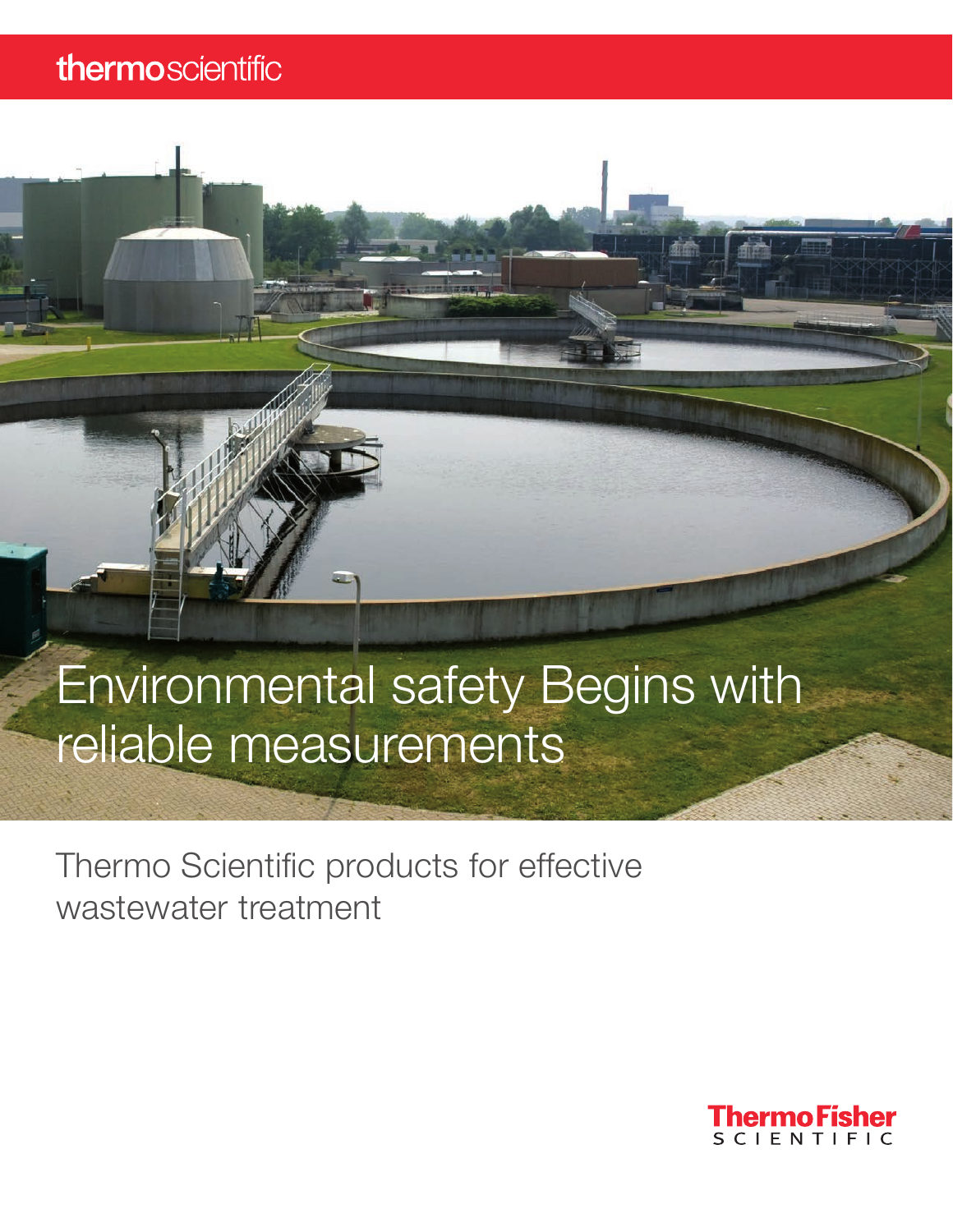# Wastewater Analysis

## Municipal/Industrial

Wastewater commonly refers to the liquid wastes collected and transported to treatment facilities via a system of sewers. It is generally divided into two broad classifications: domestic and industrial. The chemical composition of the wastewater is carefully measured both as it enters treatment and before it is released into public rivers, lakes and the oceans. Therefore, the accuracy of all measurements is critically important. In the U.S. wastewater is regulated by the Environmental Protection Agency, as well as state and municipal authorities, with each providing varying standards that must be strictly followed. Companies that fail to comply may be fined thousands of dollars per day until they meet the regulations. There are five basic processes in wastewater treatment:

#### Pretreatment

The first step includes the physical separation of solids from the flow by screening, grinding debris and settling out heavy inert grit. Although this results in a very small percentage of solids that must be removed, it is an essential step to avoid problems downstream in the treatment process.

#### Primary Treatment

In this stage, gravity settling in primary clarifiers removes some of the total suspended solids.

#### Secondary Treatment

Secondary treatment comprises biological processes that use microorganisms to digest the organic material that remains after primary clarification. It stabilizes the raw organic material that could threaten the receiving water. Additional processes in this stage include trickling filters, lagoons and stabilizing ponds, rotating biological contactors (RBCs) and various kinds of activated sludge processes.

#### Tertiary Treatment

Tertiary treatment includes numerous options. For instance, polishing ponds for bacteria and BOD removal have been added to secondary trickling filter plants to improve overall removal efficiency plant-wide. If additional treatment is required for a system discharge permit, processes such nitrification/de-nitrification, ammonia stripping and phosphorous precipitation may be implemented.

#### **Disinfection**

Disinfection is needed to destroy harmful organisms in the wastewater effluent. Disinfecting wastewater is commonly achieved through chlorination, polishing ponds, ozonation and UV radiation.

#### Featured Products



Thermo Scientific Orion Chlorine XP Online Water Quality Analyzer Measures free, total and total combined chlorine with a colorimeter.

- Simple, quick installation and operation
- Auto calibration and auto self-cleaning
- Designed for low maintenance, and continuous on-line operation
- Simple, quick reagent replacement



Thermo Scientific AquaSensors RDO Pro-X Optical Dissolved Oxygen Sensor

Rugged, versatile DO monitoring system with luminescent technology.

- No membranes
- Designed to deliver high accuracy with fast and stable response
- Designed for low maintenance
- Resists photo-bleaching and abrasive media
- Plug-and-play design with digital network interface



Thermo Scientific AquaSensors AnalogPlus Differential pH Sensors Outstanding performance in continuous, demanding applications.

- 1 inch or 1.5 inch NPT mounting
- CPVC or PEEK body material
- Replaceable salt bridge helps extend sensor life
- NTC300 or PT1000 temperature elements
- Built-in electronics are completely protected from moisture and humidity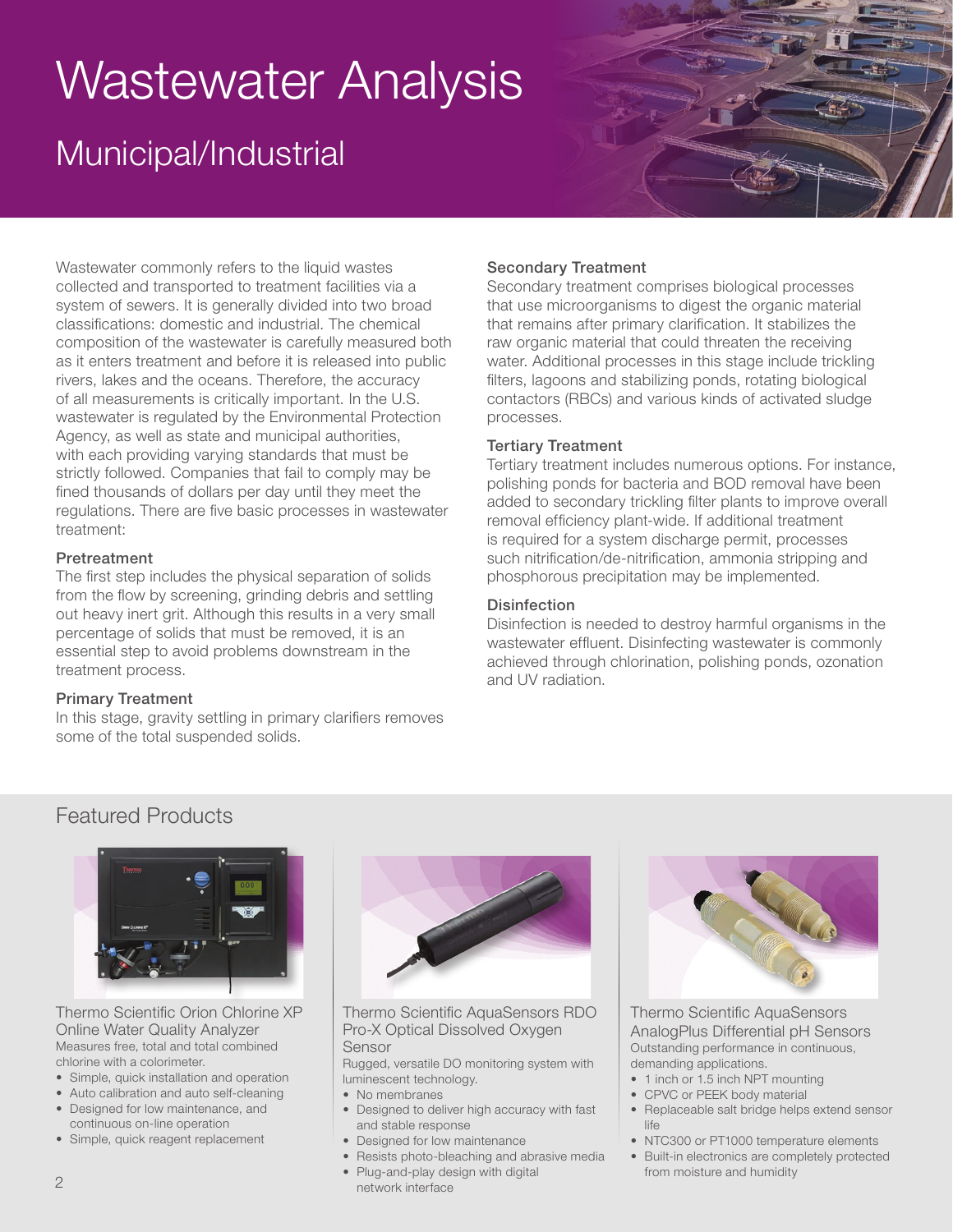

#### Thermo Scientific Products for Wastewater Treatment:

| <b>Plant Influent</b>                                                                                                                                                                                                                                                                                                                                                                                                                                                                                                                                                                                    | <b>Aeration Basin</b>                                                                                                                                                                                                                                                                                                                                                                                                                                                                                             | <b>Nitrification Basin</b>                                                                                                                                                                                                                                                                                                                                                                                                                                                                                   | <b>Plant Effluent</b>                                                                                                                                                                                                                                                                                                                                                                                                                                                                                                          | Aerobic/Anaerobic Sludge<br><b>Digester</b>                                                                                                                                                                                                                                                                                                                                                                                                                                       |
|----------------------------------------------------------------------------------------------------------------------------------------------------------------------------------------------------------------------------------------------------------------------------------------------------------------------------------------------------------------------------------------------------------------------------------------------------------------------------------------------------------------------------------------------------------------------------------------------------------|-------------------------------------------------------------------------------------------------------------------------------------------------------------------------------------------------------------------------------------------------------------------------------------------------------------------------------------------------------------------------------------------------------------------------------------------------------------------------------------------------------------------|--------------------------------------------------------------------------------------------------------------------------------------------------------------------------------------------------------------------------------------------------------------------------------------------------------------------------------------------------------------------------------------------------------------------------------------------------------------------------------------------------------------|--------------------------------------------------------------------------------------------------------------------------------------------------------------------------------------------------------------------------------------------------------------------------------------------------------------------------------------------------------------------------------------------------------------------------------------------------------------------------------------------------------------------------------|-----------------------------------------------------------------------------------------------------------------------------------------------------------------------------------------------------------------------------------------------------------------------------------------------------------------------------------------------------------------------------------------------------------------------------------------------------------------------------------|
| • Thermo Scientific"<br>AquaSensors™ DataStick™<br><b>Suspended Solids Turbidity</b><br>Measurement System<br>• AquaSensors DataStick pH<br>Measurement System<br>• Thermo Scientific <sup>™</sup><br>AquaSensors" AnalogPlus" pH<br><b>Sensors</b><br>• Alpha <sup>"</sup> pH Sensors<br>. Thermo Scientific™ Orion™<br>AquaMate <sup>"</sup> Spectrophotometer<br>• Thermo Scientific" Orion"<br>AQUAfast <sup>**</sup> colorimeters and<br>turbidimeters<br>• Thermo Scientific" Orion Star" A<br>portable meters<br><b>Equalization Basin</b><br>• AquaSensors RDO Pro-X<br>Optical Dissolved Oxygen | • AquaSensors DataStick pH<br>Measurement System<br>• AquaSensors AnalogPlus pH<br>Sensors<br>• Alpha pH Sensors<br>• AquaSensors DataStick<br>Dissolved Oxygen Measurement<br>System<br>• AquaSensors RDO Pro-X<br>Optical Dissolved Oxygen<br>Sensor<br>• AquaSensors AnalogPlus<br>Dissolved Oxygen Sensor<br>• Alpha Dissolved Oxygen<br><b>Sensors</b><br>• Orion Star A portable meters<br><b>Secondary Clarifier</b><br>• AquaSensors DataStick<br><b>Suspended Solids Turbidity</b><br>Measurement System | • AquaSensors DataStick<br>Dissolved Oxygen<br>Measurement System<br>· AquaSensors RDO Pro-X<br><b>Optical Dissolved Oxygen</b><br>Sensor<br>• AquaSensors AnalogPlus<br>Dissolved Oxygen Sensor<br>• Alpha Dissolved Oxygen<br><b>Sensors</b><br>• Orion Star A portable meters<br>• Orion AquaMate<br>Spectrophotometer<br>• Orion AQUAfast colorimeters<br>and turbidimeters<br>• Orion Star A benchtop meters<br><b>Disinfection</b><br>• AquaSensors DataStick<br>Dissolved Ozone<br>Measurement System | • AquaSensors DataStick<br>Dissolved Oxygen<br>Measurement System<br>· AquaSensors RDO Pro-X<br>Optical Dissolved Oxygen<br>Sensor<br>· AquaSensors AnalogPlus<br>Dissolved Oxygen Sensor<br>• Alpha Dissolved Oxygen<br><b>Sensors</b><br>• AquaSensors DataStick<br><b>Suspended Solids Turbidity</b><br>Measurement System<br>• Orion Star A portable meters<br>• Orion AquaMate<br>Spectrophotometer<br>• Orion AQUA fast colorimeters<br>and turbidimeters<br>• Orion Star A benchtop meters<br>• Orion 3106 COD analyzer | • AquaSensors DataStick<br>Dissolved Oxygen<br>Measurement System<br>• AquaSensors RDO Pro Optical<br>Dissolved Oxygen Sensor<br>• AquaSensors AnalogPlus<br>Dissolved Oxygen Sensor<br>• Alpha Dissolved Oxygen<br><b>Sensors</b><br>• AquaSensors DataStick<br><b>Suspended Solids Turbidity</b><br>Measurement System<br>• Orion Star A portable meters<br><b>Waste Activated Sludge</b><br>• AquaSensors DataStick<br><b>Suspended Solids Turbidity</b><br>Measurement System |

#### **Sensor** •Orion Star A portable meters

- Primary Clarifier
- •AquaSensors DataStick Suspended Solids Turbidity
- Measurement System
- •AquaSensors AnalogPlus
	- Dissolved Ozone Sensor •Orion Chlorine XP Water
	- Quality Analyzer
- 

#### Sludge Disposal

- •AquaSensors DataStick pH Measurement System
- •AquaSensors AnalogPlus
- pH Sensors
- •Alpha pH Sensors



#### Orion 3106 COD analyzer for Chemical Oxygen Demand

On-line COD optimized for wastewater measurements.

- 20 to 2000 mg/L COD measurement range
- Automated ranging
- Designed for low operating costs reduced maintenance and reagent consumption
- Temperature compensation
- Intuitive menu
- Robust construction



AquaSensors DataStick Suspended Solids Turbidity System Versatile system to monitor all solids concentrations - integrates with control systems.

- Fouling correction optics
- Rugged construction
- Local and remote configuration and diagnostics
- Temperature measurement included



Orion AquaMate Spectrophotometer Ideal laboratory instrument for extensive, full wavelength measurement of wastewater.

- High resolution, 1.8 nm spectral bandwidth
- Advanced optics designed for virtually maintenance-free performance
- High-speed wavelength scanning